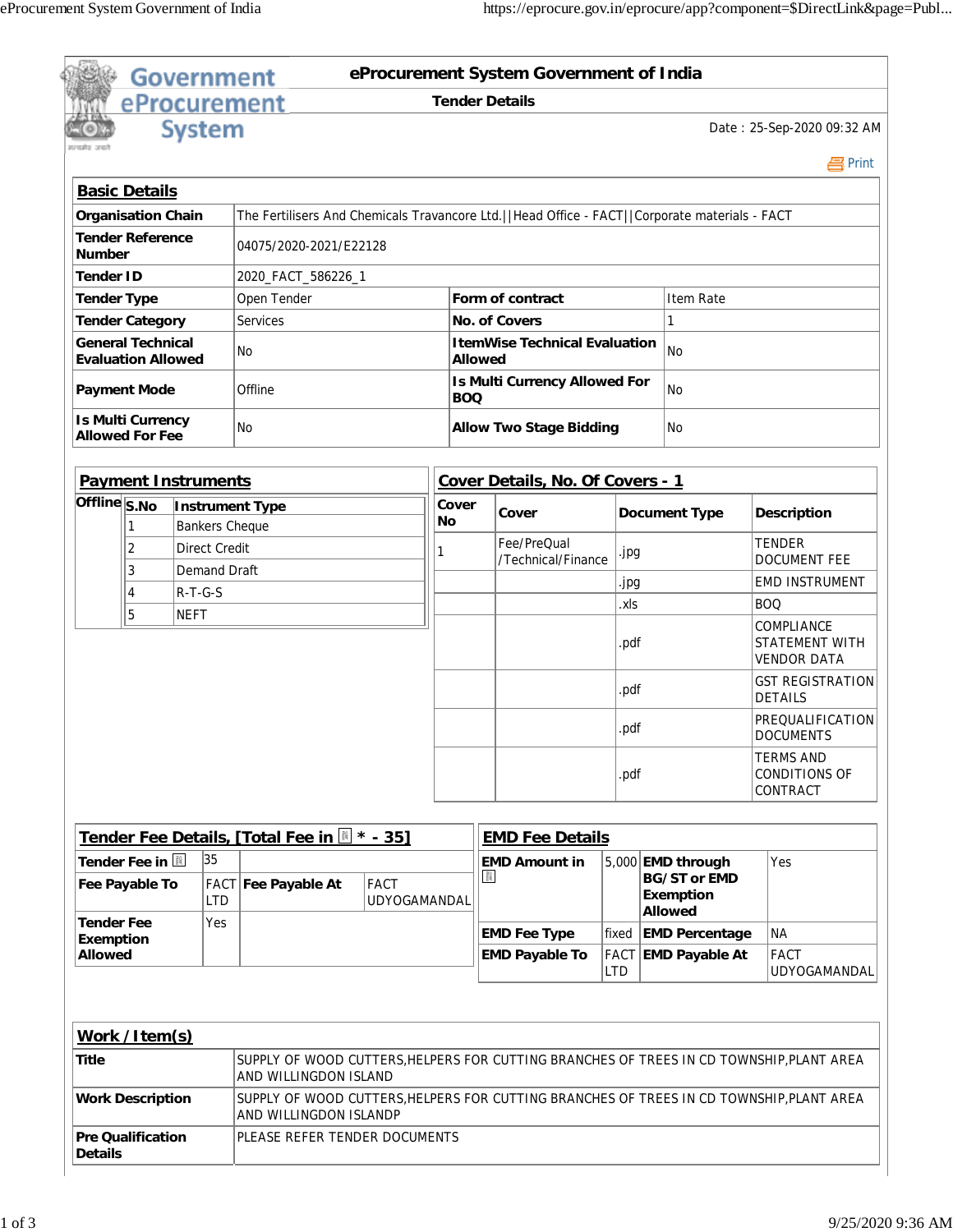| <b>Independent External</b><br>Monitor/Remarks                 |                                                     |            | <b>NA</b>                                                  |               |                             |                      |                                                                     |                                                                  |                             |                              |           |                                         |                                 |  |
|----------------------------------------------------------------|-----------------------------------------------------|------------|------------------------------------------------------------|---------------|-----------------------------|----------------------|---------------------------------------------------------------------|------------------------------------------------------------------|-----------------------------|------------------------------|-----------|-----------------------------------------|---------------------------------|--|
|                                                                | <b>Show Tender Value in</b><br><b>Public Domain</b> |            | <b>No</b>                                                  |               |                             |                      |                                                                     |                                                                  |                             |                              |           |                                         |                                 |  |
| Tender Value in <b>N</b>                                       |                                                     |            | 0.00<br><b>Product Category</b>                            |               |                             |                      | Manpower Supply                                                     |                                                                  | Sub category                |                              | <b>NA</b> |                                         |                                 |  |
| <b>Contract Type</b>                                           |                                                     | Tender     | <b>Bid Validity (Days)</b>                                 |               |                             |                      | 90                                                                  |                                                                  | <b>Period Of Work(Days)</b> |                              | 365       |                                         |                                 |  |
| Location                                                       |                                                     |            | <b>FACT CD</b>                                             | Pincode       |                             |                      |                                                                     | 682303                                                           |                             | <b>Pre Bid Meeting Place</b> |           |                                         | <b>NA</b>                       |  |
| <b>Pre Bid Meeting</b><br><b>Address</b>                       |                                                     |            | <b>NA</b>                                                  |               | <b>Pre Bid Meeting Date</b> |                      |                                                                     | <b>NA</b>                                                        |                             | <b>Bid Opening Place</b>     |           | PD ADMINISTRATION                       |                                 |  |
| <b>Should Allow NDA</b><br><b>Tender</b>                       |                                                     |            | No                                                         | <b>Bidder</b> | <b>Allow Preferential</b>   |                      |                                                                     | No                                                               |                             |                              |           |                                         |                                 |  |
| <b>Critical Dates</b>                                          |                                                     |            |                                                            |               |                             |                      |                                                                     |                                                                  |                             |                              |           |                                         |                                 |  |
| <b>Publish Date</b>                                            |                                                     |            | 24-Sep-2020 05:00 PM                                       |               |                             |                      | <b>Bid Opening Date</b>                                             |                                                                  |                             |                              |           |                                         | 10-Oct-2020 11:00 AM            |  |
| Document Download / Sale Start<br>Date                         |                                                     |            | 24-Sep-2020 05:05 PM                                       |               |                             |                      | Date                                                                |                                                                  |                             | Document Download / Sale End |           |                                         | 09-Oct-2020 11:00 AM            |  |
| <b>Clarification Start Date</b>                                |                                                     |            |                                                            | <b>NA</b>     |                             |                      |                                                                     | <b>Clarification End Date</b>                                    |                             |                              |           | <b>NA</b>                               |                                 |  |
| <b>Bid Submission Start Date</b>                               |                                                     |            |                                                            |               |                             | 25-Sep-2020 11:00 AM |                                                                     | <b>Bid Submission End Date</b>                                   |                             |                              |           | 09-Oct-2020 11:00 AM                    |                                 |  |
| <b>Tender Documents</b>                                        |                                                     |            |                                                            |               |                             |                      |                                                                     |                                                                  |                             |                              |           |                                         |                                 |  |
| <b>NIT</b>                                                     |                                                     |            |                                                            |               |                             |                      |                                                                     |                                                                  |                             |                              |           |                                         | <b>Document Size</b>            |  |
| <b>Document</b>                                                |                                                     |            | S.No Document Name                                         |               |                             |                      |                                                                     | <b>Description</b>                                               |                             |                              |           | (in KB)                                 |                                 |  |
|                                                                | 1                                                   |            | Tendernotice_1.pdf                                         |               |                             |                      |                                                                     | NOTICE INVITING TENDER                                           |                             |                              |           |                                         | 174.27                          |  |
| Work Item<br><b>Documents</b>                                  |                                                     |            | S.No Document Type<br><b>Document Name</b>                 |               |                             |                      |                                                                     | <b>Description</b>                                               |                             |                              |           |                                         | <b>Document Size</b><br>(in KB) |  |
|                                                                |                                                     | <b>BOQ</b> |                                                            |               |                             | BOQ_615679.xls       |                                                                     |                                                                  |                             | <b>BOQ</b>                   |           |                                         | 325.00                          |  |
|                                                                |                                                     |            | Additional Documents                                       |               |                             | PQE22128.pdf         |                                                                     |                                                                  |                             | PREQUALIFICATION<br>CRITERIA |           |                                         | 7.83                            |  |
|                                                                |                                                     |            | Additional Documents                                       |               |                             |                      |                                                                     | COMPLIANCE STATEMENT<br>COMPLIANCEE22128.pdf<br>WITH VENDOR DATA |                             |                              |           |                                         | 27.80                           |  |
|                                                                |                                                     |            | Tender Documents                                           |               |                             |                      | TERMS AND CONDITIONS OF<br>TERMSANDCONDITIONSE22128.pdf<br>CONTRACT |                                                                  |                             |                              |           |                                         | 275.42                          |  |
| <b>Bid Openers List</b>                                        |                                                     |            |                                                            |               |                             |                      |                                                                     |                                                                  |                             |                              |           |                                         |                                 |  |
| S.No                                                           |                                                     |            | <b>Bid Opener Login Id</b>                                 |               |                             |                      |                                                                     | <b>Bid Opener Name</b>                                           |                             |                              |           |                                         | <b>Certificate Name</b>         |  |
| 1.                                                             | fewpp@factItd.com                                   |            |                                                            |               |                             |                      | Eldhose Mathew                                                      |                                                                  |                             |                              |           | <b>ELDOSE MATHEW</b>                    |                                 |  |
|                                                                | $\frac{2}{3}$ .<br>divya.s@factItd.com              |            |                                                            |               |                             |                      |                                                                     | Divya S                                                          |                             | DIVYA SUKUMARAN              |           |                                         |                                 |  |
|                                                                |                                                     |            | krchandra@factItd.com                                      |               |                             |                      |                                                                     | Chandrasekharan Katoor Ramakrishnan                              |                             |                              |           | Chandrasekharan K.R<br>JENSNA ANNA JOHN |                                 |  |
| 4.                                                             |                                                     |            | jensna@factItd.com                                         |               |                             |                      |                                                                     | Uensna Anna John                                                 |                             |                              |           |                                         |                                 |  |
| <b>GeMARPTS Details</b>                                        |                                                     |            |                                                            |               |                             |                      |                                                                     |                                                                  |                             |                              |           |                                         |                                 |  |
| <b>Reason for non</b><br>availability of<br><b>GeMARPTS ID</b> |                                                     |            | Non availability of<br><b>Remarks</b><br><b>GeM Portal</b> |               |                             |                      | Non availability of GEM Portal                                      |                                                                  |                             |                              |           |                                         |                                 |  |
| <b>Tender Inviting Authority</b>                               |                                                     |            |                                                            |               |                             |                      |                                                                     |                                                                  |                             |                              |           |                                         |                                 |  |
| Name                                                           |                                                     |            | SM (Mat)-C                                                 |               |                             |                      |                                                                     |                                                                  |                             |                              |           |                                         |                                 |  |
| <b>Address</b>                                                 |                                                     |            |                                                            |               |                             |                      |                                                                     | SM (Mat)-C, CORPORATE MATERIALS DEPT, FACT LTD                   |                             |                              |           |                                         |                                 |  |
|                                                                |                                                     |            |                                                            |               |                             |                      |                                                                     |                                                                  |                             |                              |           |                                         |                                 |  |

 $\overline{\phantom{a}}$